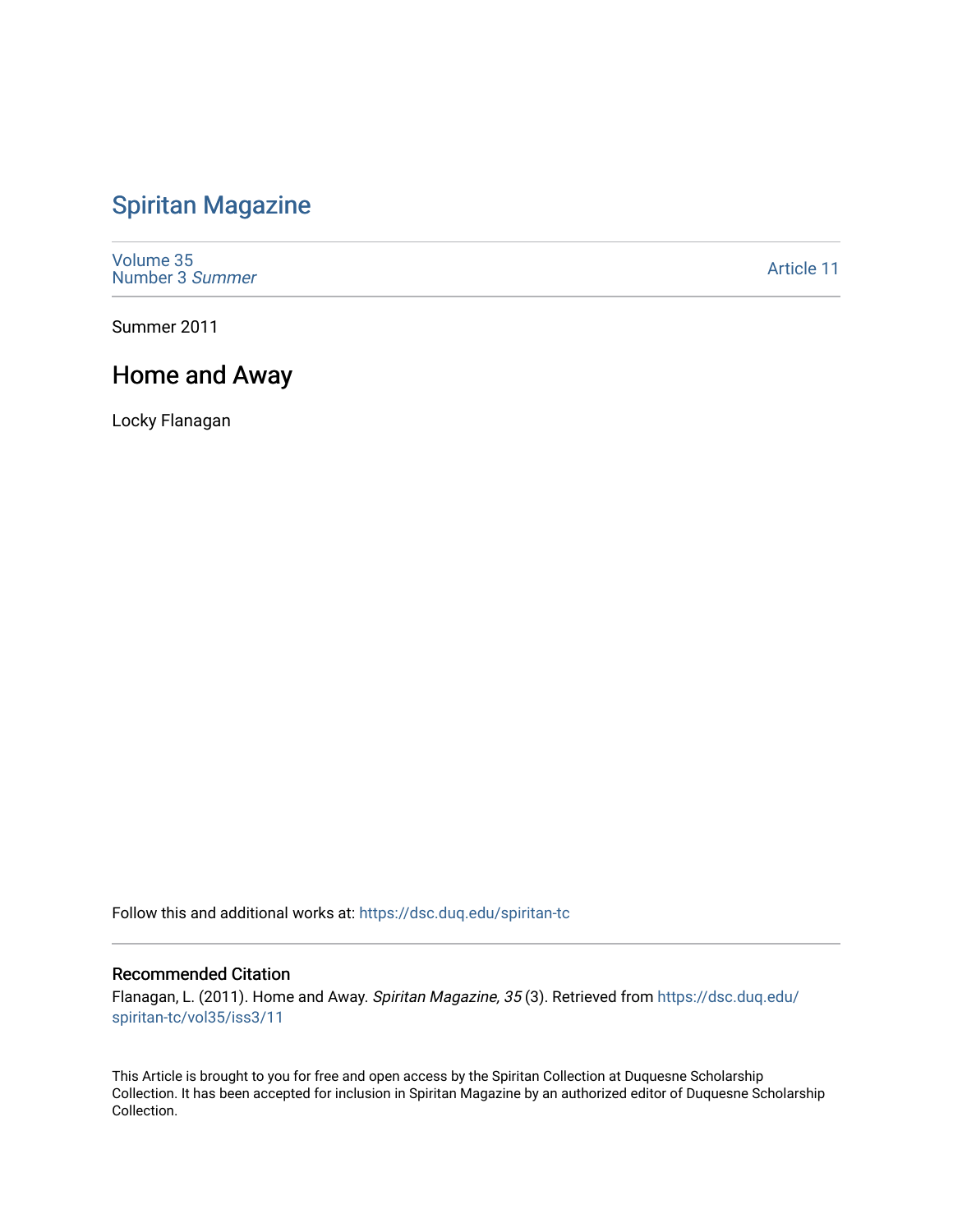# **He found his niche and bloomed**

**Fr Conor Kennedy CSSp – b. August 7, 1936 in Cork, Ireland; d. July 9, 2011 in Pietermaritzburg, South Africa**

Locky Flanagan CSSp

**O**n the death in South Africa of Fr. Conor Kennedy CSSp, a favourite expression of his comes to mind. "My-oh-my". My-oh-my…what a character, an individual for sure, a onceborn.

Conor left Edmonton for Malawi in the early 70's, having left Ireland for Canada a few years previously. He gladly followed his heart's desire and the request of his superiors, in

departing for the "warm heart of Africa". For the first couple of years he worked in southern Malawi and then took a circuitous route to find his niche. Not unlike the earliest French Montfort missionaries, he traveled half way up country (however he had four wheels) to Mtendere mission, a sprawling huge parish, straddling the Mozambican border.

Monsignor Lawrence Mangani, was *The Bambo Mfumu*, the elder, the pastor of Mtendere. He was among the first generation of Malawian priests. Conor quickly came to know and revere the Monsignor; he, in turn, nurtured Conor's respect for the people of Malawi. In him Conor had a mentor; their relationship was akin to father and son.

For many missionaries in far flung places their ministry is low profile and infrequently broadcast. Not Conor — on his tri-monthly visits to his southern confreres, he regaled them about the huge numbers of weddings, baptisms, funerals he did. His stories were taken with a certain amount of salt. However, as always with Conor, he had stories, and strong opinions re world and local news. He lived for arguments and strong discussions.

I always picture Conor in the shadow of Mgr Mangani — not preaching, just example. He imbibed a deeper understanding of "fatherhood". Consciously or unconsciously he grew in understanding young people, as a father senses his growing family. He listened when approached by inquirers with their problems, hopes and dreams. He offered encouragement and hope.

He would meet with those who spoke of priesthood, advising them to explore the diocese and other Congregations so that the likely aspirant would reflect and deepen his resolve. To aspirants for the Spiritans in the years when we had no local formation set up, he would give some instruction on prayer, religious life, Spiritan charism and mentor those first



**Top: Mr Bakili, President of Malawi, greets Conor Kennedy, dressed in his robe as Honorary Chief of the Ngoni tribe. Left: As an honorary Ngoni chief Fr Conor Kennedy presented the ceremonial spear and shield to Spiritan Fr Joao Luis Dimba on the day of his ordination.**

searchers. He sourced funds to send them to the novitiate either in Tanzania or South Africa. Conor played a huge role in fostering our first generation of Spiritan priests from Malawi and Mozambique.

During the civil war in Mozambique,

refugee camps dotted the frontier area. Nzama, was a border mission and Conor was not only *Bambo Mfumu*, he was also involved in advocacy work on behalf of the refugees.

Among the many who approached Conor for assistance, was John Dimba. Soon John was learning English and after three years he was reunited with his family in Mozambique. The memory of Conor's untiring and dedicated service to the refugees and to the poor remained with John. In 1988 with aspirations of joining the Spiritans, he sought out Conor. In 1990 he submitted his application, and in 2002 he was ordained at Nzama, as the first Spiritan missionary from Mozambique.

It was truly a wonderful celebration with poignant moments, especially when Conor, as an honored Agoni chief, presented to the new priest the shield and spear of the Agoni tribe. Nzama, an Agoni stronghold, erupted into dancing and singing, ululating, clapping, cheers and joy.

Afterwards Fr John Dimba CSSp spoke: "My conviction to become a Spiritan was because I wanted to be as helpful to others, in a Spiritan way, as he was to so many suffering people that had been squeezed to society's periphery." $\Box$